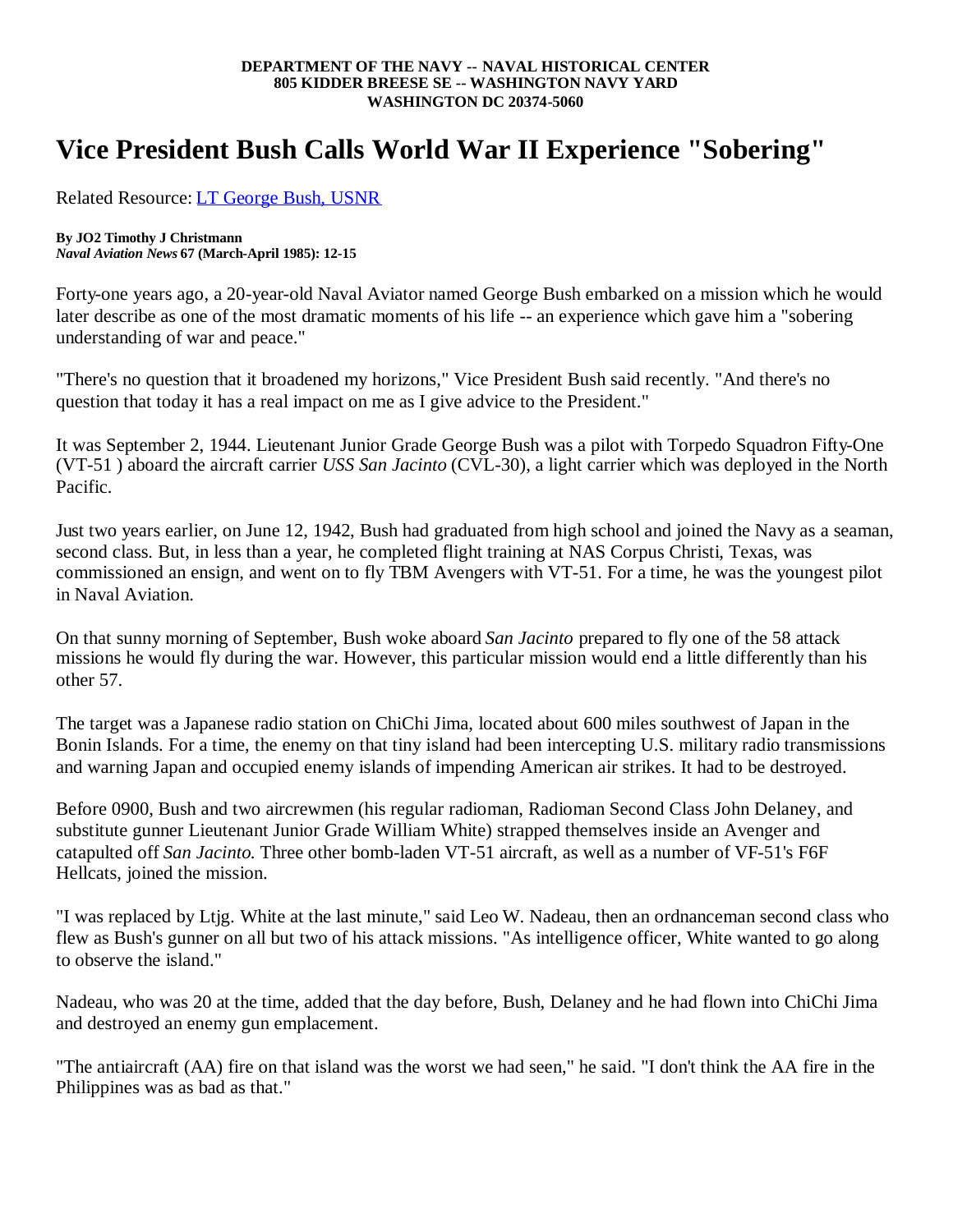"ChiChi was a real feisty place to fly into," Stanley Butchart, a former VT-51 pilot and friend of Bush, agreed. "As I remember, it had gun emplacements hidden in the mountain areas. In order to get down to the radio facility, you had to fly past the AA batteries, which was risky business."

As expected, projectiles belched from the enemy's AA batteries as soon as Bush and his squadron mates were over the island. Tiny black puffs of smoke thickened around his plane as he approached the target and dove steeply -- so steeply that Bush felt like he was standing on his head. But before he reached the radio facility the plane was hit.

Ltjg. Bush, who felt the plane "lift" from the hit, continued his dive toward the target and dropped his payload. The four 500-pound bombs exploded, causing damaging hits. For his courage and disregard for his own safety in pressing home his attack, he was later awarded a Distinguished Flying Cross.

Bush maneuvered the Avenger over the ocean with the hope it would make the journey back to *San Jacinto*. But the plane began to blaze and clouds of smoke soon enveloped the cockpit. Choking and gasping for air, Bush and one of his aircrewmen wriggled out of the plane and leaped from about 1,500 feet. His other crewman, dead or seriously injured from the blast, went down with the Avenger.

Bush parachuted safely into the water, dangerously close to the shore. Unfortunately, the aircrewman fell helplessly to his death because his parachute failed to open properly.

No one ever knew which one bailed out with Mr. Bush," said Nadeau, now a building contractor in Ramona, Calif. "I would assume it was Delaney, because as the radioman, he would go out first to leave room for the gunner to climb down out of the turret and put his chute on.

"There wasn't room in the turret for the gunner to wear a parachute. As a gunner, my parachute hung on the bulkhead of the plane near Delaney. We set up an escape procedure where he was supposed to hand me my chute and jump, and then I was to follow him. The procedure took a couple of seconds."

Nadeau added that he "didn't know what to think" when he heard the plan was shot down.

"I felt bad that Delaney and Mr. White had died," he said. "I just had the feeling that had I been there, Delaney and I might have both made it out alive -- that is, unless one of us got hit by AA. Delaney and I had practiced our escape procedure constantly. He might have stayed to help White get out of the turret and delayed too long. it's one of those things that never leaves your mind. Why didn't I go that day?"

Vice-President Bush said that he chose to finish the bombing run rather than bail out early because as a Naval Aviator, he was disciplined to do that.

"We were trained to complete our runs no matter what the obstacle,"he remarked.

Once in the water, Bush unleashed his inflatable yellow lifeboat, crawled in, and paddled quickly out to sea. The Japanese sent out a boat to capture him. Luckily, Lieutenant Doug West, a fellow VT-51 Avenger pilot, strafed the boat.

"He stopped it," said Bush.

Circling fighter planes transmitted Bush's plight and position to the U.S. submarine *Finback* (SS-230), patrolling 15 to 20 miles from the island.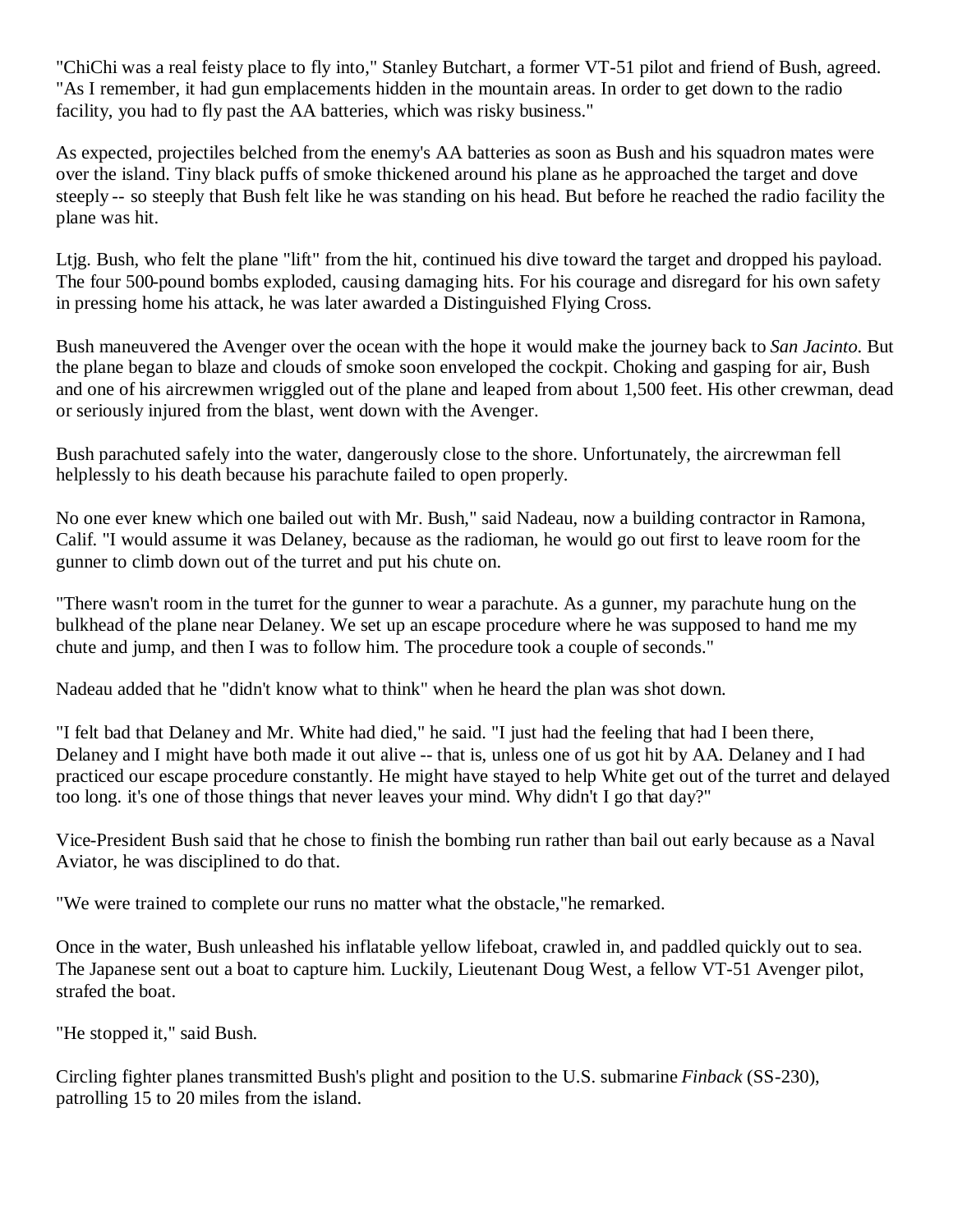"This was 1944 and there were very few enemy targets left," said retired Capt. Robert R.Williams Jr., 73, who was *Finback's* commanding officer then. "So, the main reason for our being on patrol was to act as lifeguard ard pick up aviators."

According to Lieutenant Commander Dean Spratlin, *Finback's* executive officer at the time, the submarine had an area of 200 to 300 square miles to cover, which included Iwo Jima, ChiChi Jima and HaHa Jima in the Bonin Islands.

A few hours after transmitting Bush's position, Williams, then a commander, sighted him on the periscope about seven miles away from ChiChi. He ordered the submarine to the surface.

"I saw this thing coming out of the water and I said to myself, 'Jeez, I hope it's one of ours,'" Bush remarked.

Spratlin, who is now in the real estate business in Atlanta, Ga., said he and Williams weren't worried about surfacing in daylight so close to an enemy island because they had several U.S. fighters flying cover.

"We had a big sub (312 feet long), so we rigged out the bowplanes which gave us a platform where we could step down and pull him aboard," added Spratlin.

While several of *Finback's* crewmen were helping Bush aboard, Ensign Bill Edwards, the sub's first lieutenant and photographic officer, filmed the rescue. The 8mm film later was sent to Bush while he was a congressman from Texas and was shown recently as part of a biographical sketch during the Republican National Convention.

Bush was taken inside *Finback* and the sub submerged.

"Once he was pulled aboard, he as taken to the wardroom," said Thomas R. Keene, a TBF Avenger pilot from *USS Franklin*, who was shot down the day before off Iwo Jima along with his two enlisted aircrewmen. "It must have seemed like a dream to him. One minute he was all alone on the ocean, and the next he was on board a submarine being served food in a red-lighted compartment that had music playing on a record player."

"I thought being rescued by the submarine was the end of my problem,"Bush said. "I didn't realize that I would have to spend the duration of the sub's 30 remaining days on board.''

The following day, *Finback* retrieved Lieutenant Junior Grade James Beckman, a fighter pilot on *USS Enterprise* who was shot down over HaHa Jima.

"We put Bush and the other four men to work as lookouts," Spratlin said. "Four hours on, eight hours off.''

As lookouts, they helped make sure that enemy planes and submarines didn't sneak up on *Finback* during daylight or at night. The submarine did much of its patrolling on the surface in the daytime and always at night because that was when *Finback* recharged its batteries.

"Bush and the other aviators really got into the submarine experience," Spratlin remarked. "Every time an enemy plane would force us down, they'd curse it just like we did."

Bush said that the most beautiful time for standing watch was between 2400 and 0400. "I'll never forget the beauty of the Pacific -- the flying fish, the stark wonder of the sea, the waves breaking across the bow," he remarked.

The 30 days aboard *Finback* weren't all beautiful, however. Some of the more dramatic moments included being depth charged and bombed by enemy ships and planes.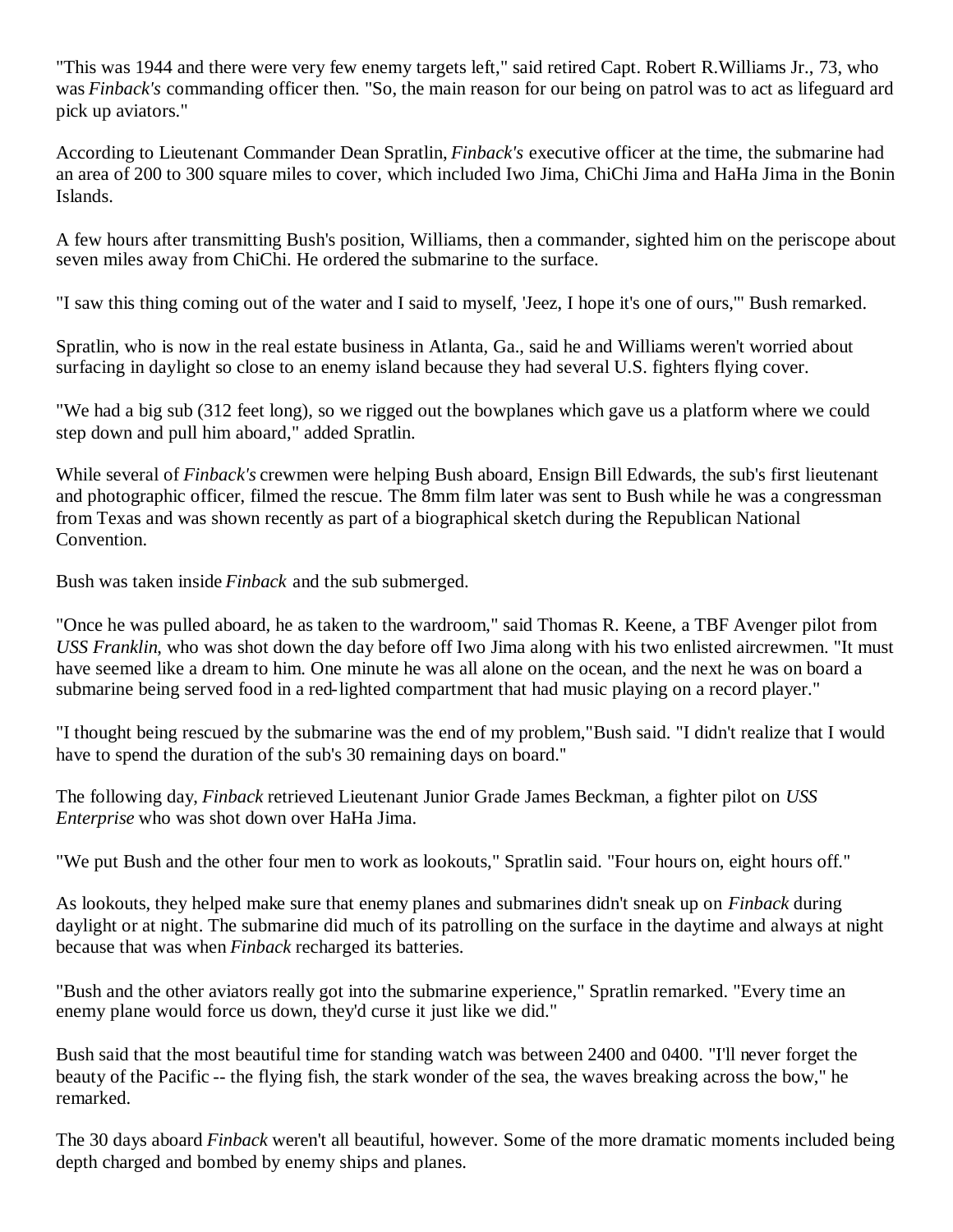"I thought I was scared at times flying into combat, but in a submarine you couldn't do anything, except sit there," he said. ''The submariners were saying that it must be scary to be shot at by antiaircraft fire and I was saying to myself, 'Listen brother, it is not really as bad as what you go through. The tension, adrenaline and the fear factor were about the same (getting shot at by antiaircraft fire as opposed to being depth charged). When we were getting depth charged, the submariners did not seem overly concerned, but the other pilots and I didn't like it a bit. There was a certain helpless feeling when the depth charges went off that I didn't experience when flying my plane against AA.''

Besides being bombed and depth-charged, Bush was aboard when *Finback* sank two enemy freighters which were trying to get supplies into Iwo Jima a few months before U.S. forces invaded it. By war's end, *Finback* had received 13 battle stars and had sunk 59,383 tons of enemy shipping.

"It was obvious to me that Bush would be a very successful guy in whatever he decided to do," said Tom Keene, now a retired architect living in Elkhart, Ind. "He was always saying something to make us laugh. He kept up our morale."

A month after picking up Bush, *Finback* discharged her five passengers at Midway. Afterwards, the aviators were taken to Hawaii.

"We were supposed to stay at Hawaii for two weeks R&R," said Keene, who became good friends with Bush aboard the sub. "But Bush was concerned about what had happened to his crewmen, and he wanted to get back out to *San Jacinto*. So, we got a ride in a DC-3 and ended up at Guam. We stayed there a few days until we found out where the fleet was."

Once aboard *San Jacinto*, there were few people as happy to see Bush back as his gunner, Ordnanceman Second Class Leo Nadeau.

"I don't know what happened in officers' quarters, but down in enlisted quarters we had the ship's baker make a big cake with the words 'Your First Ducking' written on the top," he said.

Nadeau added that Ltjg. Bush had a lot of friends among the enlisted men.

"Mr. Bush wasn't one of your run-of-the-mill officers," he said. "Being an enlisted man, I couldn't go into officers' quarters and as an officer he couldn't go into enlisted quarters. So we'd meet quite often up on the flight deck by the plane. We'd always be checking our aircraft out. He would look his plane over, and I would look over the armament. We were both very conscientious about the work that we were doing." Once up on the flight deck, Nadeau said the two of them used to talk about most anything, including the women both of them would later marry.

As Bush's gunner, Nadeau said the two of them had some "scary moments'' together. He added that one particular moment stands out among the others.

"It was in June 1944," he remembered. "Our plane was taxied to the catapult and tied down. We had to be catapulted instead of making a deck takeoff, because of our heavy load of ordnance. Once we were tied down, a Japanese air wave attacked *San Jacinto*. We couldn't catapult, however, because the ship wasn't into the wind."

While the carrier's guns traded rounds with the enemy planes, Bush, Nadeau and radioman Delaney sat in the Avenger with the engine running, praying they wouldn't get hit.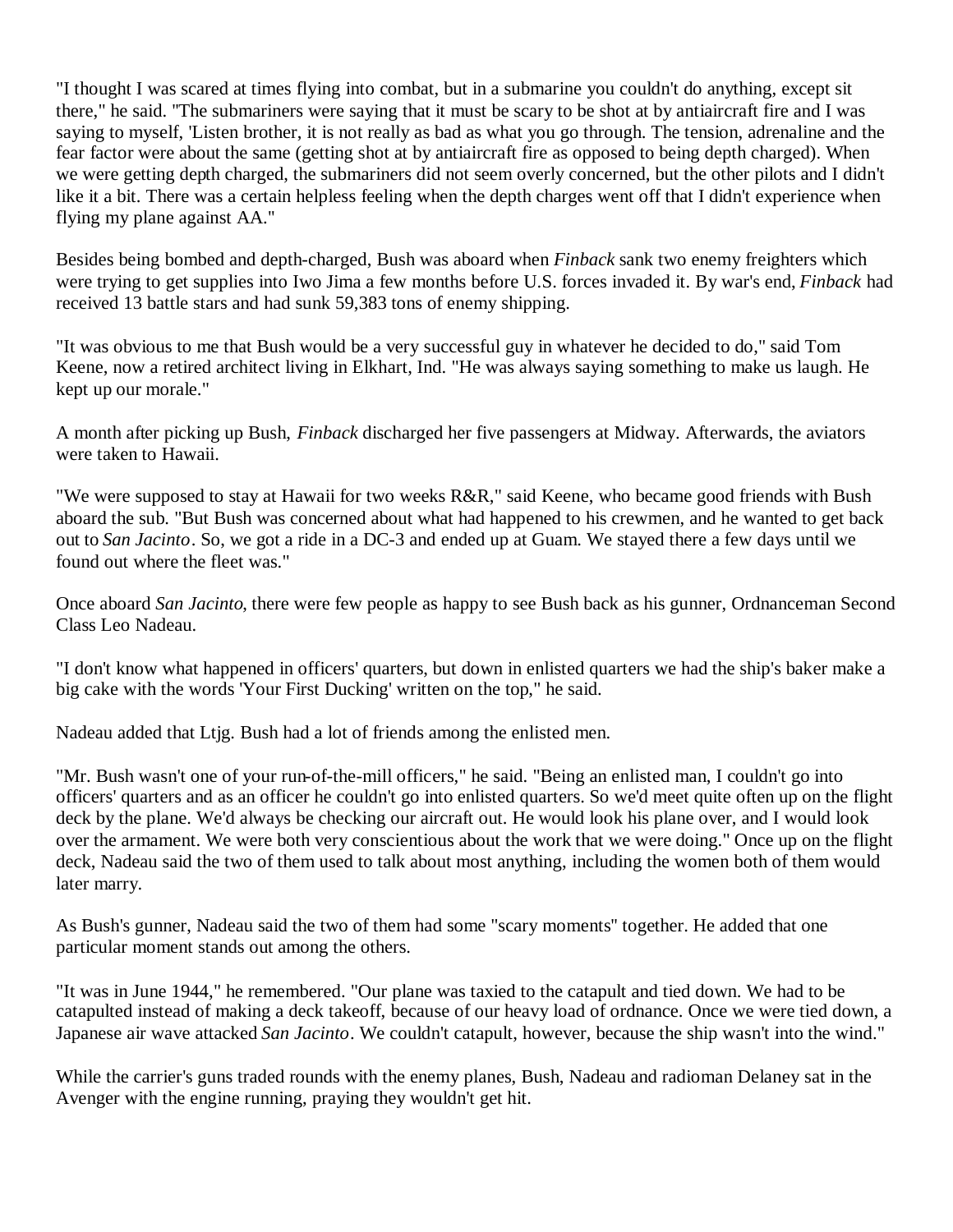"It was hairy," Nadeau added. "Finally the wave went through. The carrier turned into the wind and shot us off. We scattered. We just wanted to get that bomb-ladened plane off the carrier. We were flying on pins and needles because we didn't know how many enemy planes were still up there.

"At some point we took a hit in the oil line, either from the Japanese when they attacked the ship, or from a stray projectile from the carrier's guns. The plane began spurting oil like mad," said Nadeau. "(Not long after leaving the ship) Mr. Bush came on the intercom and told Delaney and me to hold on because we were going down. Seconds later, he made a beautiful water landing.

"We got into a rubber lifeboat and Delaney and I started singing 'Over the Bounding Main,' " Nadeau laughed." Mr. Bush turned around and said, 'You guys had better shut up or they're going to think we're having too good a time out here.'"

An hour later they were picked up by a U.S. destroyer, and returned to *San Jacinto* within five days.

"I can't say anything but good things about him," remarked Jack Guy, who was one of Bush's closest friends in VT-51. "In WW II we all felt we could depend on George to do his job. We never had to say, 'Where's my wingman?' because he was always there."

Guy, who is now part owner of an investment business in Atlanta, Ga., added that VT-51 was a small, close-knit group.

"He (Bush) was an exceptionally good pilot," said Legare Hole, who was VT-51's executive officer. "He was a smart fellow who had his head screwed on tight."

"An aircraft carrier the size of *San Jacinto* could only hold nine TBM Avengers for VT-51 and 24 F6F Hellcats for VF-51. Out of the squadron's original 16 pilots, half were killed. Most of our work was to support the ground troops during landings," said Guy, who received a Navy Cross for scoring a couple of damaging hits on a Japanese aircraft carrier during one of the squadron's few night attacks.

VT-51 participated in seven major operations, including the Marianas, the Western Carolinas, Leyte Gulf, Iwo Jima and Okinawa, and made many strikes against the Japanese homeland. It is credited with sinking 17 ships, including the aircraft carrier *Zuiho*. In addition, it damaged the battleships *Nagato* and *Ise* and caused heavy damage to enemy shore installations amidst heavy antiaircraft fire.

During the squadron's fighting years, Stanley Butchart said that "we used to argue like a bunch of young kids as to whose turn it was to go on the next strike."

"I don't think any of us were really scared at the time," added Guy. "We were eager to go into battle. We were sold on the idea that Japan and Germany were our enemy and we couldn't wait to fly out and do our part."

"The cause was clear and there was a great feeling of camaraderie," said Vice President Bush. "There was a gung-ho feeling about the combat missions. But I must confess that there were twinges of fear." Bush, who received three Air Medals by the time he was discharged in 1945, said, "There is no question that having been involved in combat has affected my way of looking at problems. The overall experience was the most maturing in my life. Even now, I look back and think about the dramatic ways in which the three years in the Navy shaped my life -- the friendships, the common purpose, my first experience with seeing friends die ... "

Since leaving the Navy, Bush has stayed in contact with a number of his friends from VT-51. In fact, last September 2, 40 years to the day he was shot down, he had a reunion with eight of them at NAS Norfolk, Va.